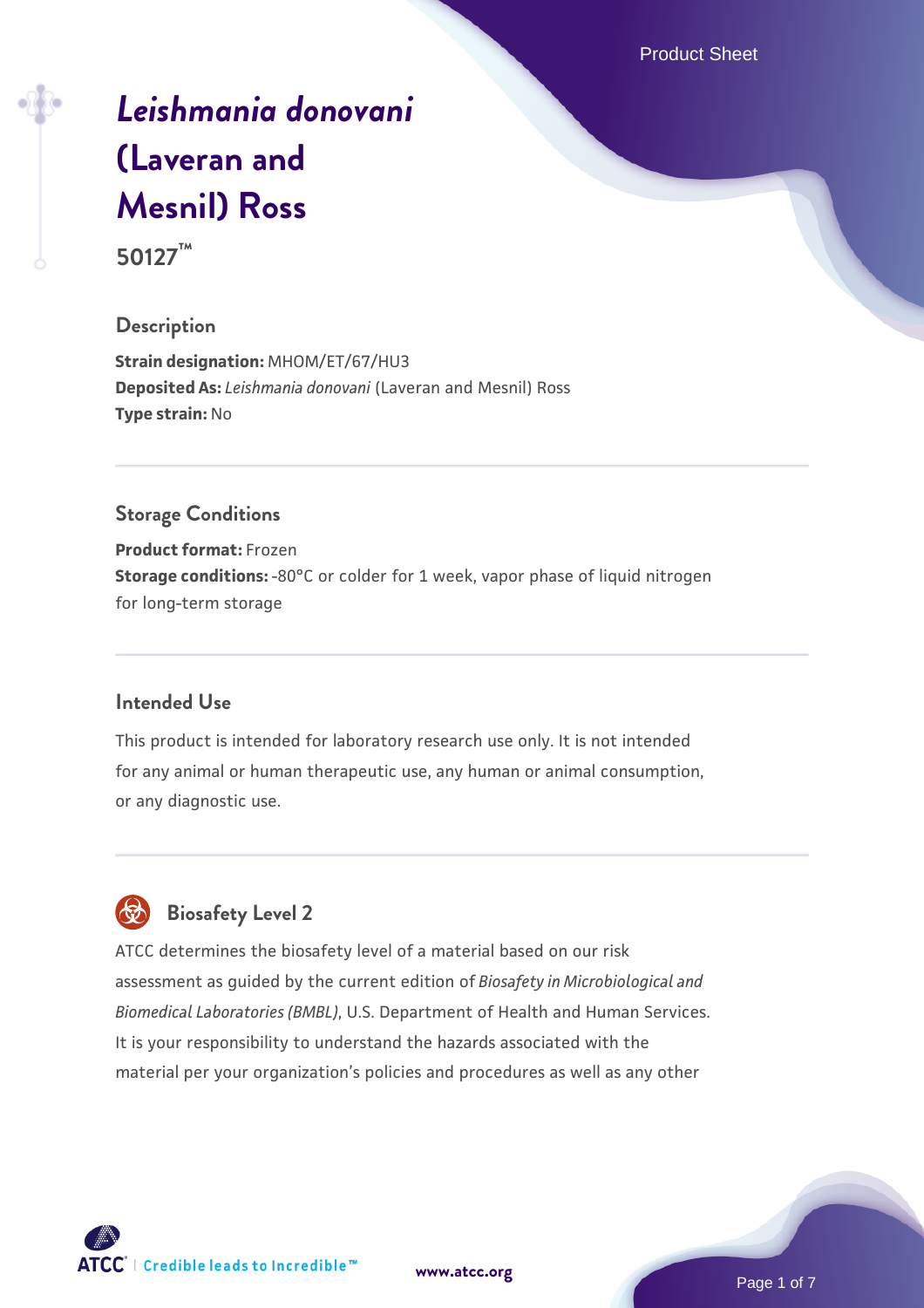applicable regulations as enforced by your local or national agencies.

ATCC highly recommends that appropriate personal protective equipment is always used when handling vials. For cultures that require storage in liquid nitrogen, it is important to note that some vials may leak when submersed in liquid nitrogen and will slowly fill with liquid nitrogen. Upon thawing, the conversion of the liquid nitrogen back to its gas phase may result in the vial exploding or blowing off its cap with dangerous force creating flying debris. Unless necessary, ATCC recommends that these cultures be stored in the vapor phase of liquid nitrogen rather than submersed in liquid nitrogen.

# **Certificate of Analysis**

For batch-specific test results, refer to the applicable certificate of analysis that can be found at www.atcc.org.

# **Growth Conditions**

**Medium:**  [ATCC Medium 807: Brain heart infusion blood agar](https://www.atcc.org/-/media/product-assets/documents/microbial-media-formulations/8/0/7/atcc-medium-807.pdf?rev=301d96d4d35d4fb3a6206197a72fb728) [ATCC Medium 1011: Diphasic blood agar medium](https://www.atcc.org/-/media/product-assets/documents/microbial-media-formulations/1/0/1/1/atcc-medium-1011.pdf?rev=a9474d33d1d5486daab015890721755f) [ATCC Medium 1012: Diphasic blood agar medium](https://www.atcc.org/-/media/product-assets/documents/microbial-media-formulations/1/0/1/2/atcc-medium-1012.pdf?rev=38b18eaded954098bc05b4add95c2fa4) **Instructions for complete medium:**

**Medium:** ATCC®medium 807 (10% rabbit blood)

**Alternate media:** [ATCC](http://www.atcc.org/mediapdfs/1011.pdf)[®](http://www.atcc.org/mediapdfs/1011.pdf)[medium](http://www.atcc.org/mediapdfs/1011.pdf) 1011 Diphasic blood agar medium (30% rabbit blood) of [ATCC](http://www.atcc.org/mediapdfs/1011.pdf)[®](http://www.atcc.org/mediapdfs/1011.pdf) [medium](http://www.atcc.org/mediapdfs/1011.pdf) 1012 Diphasic blood agar medium (10% rabbit blood)

**Temperature:** 25°C



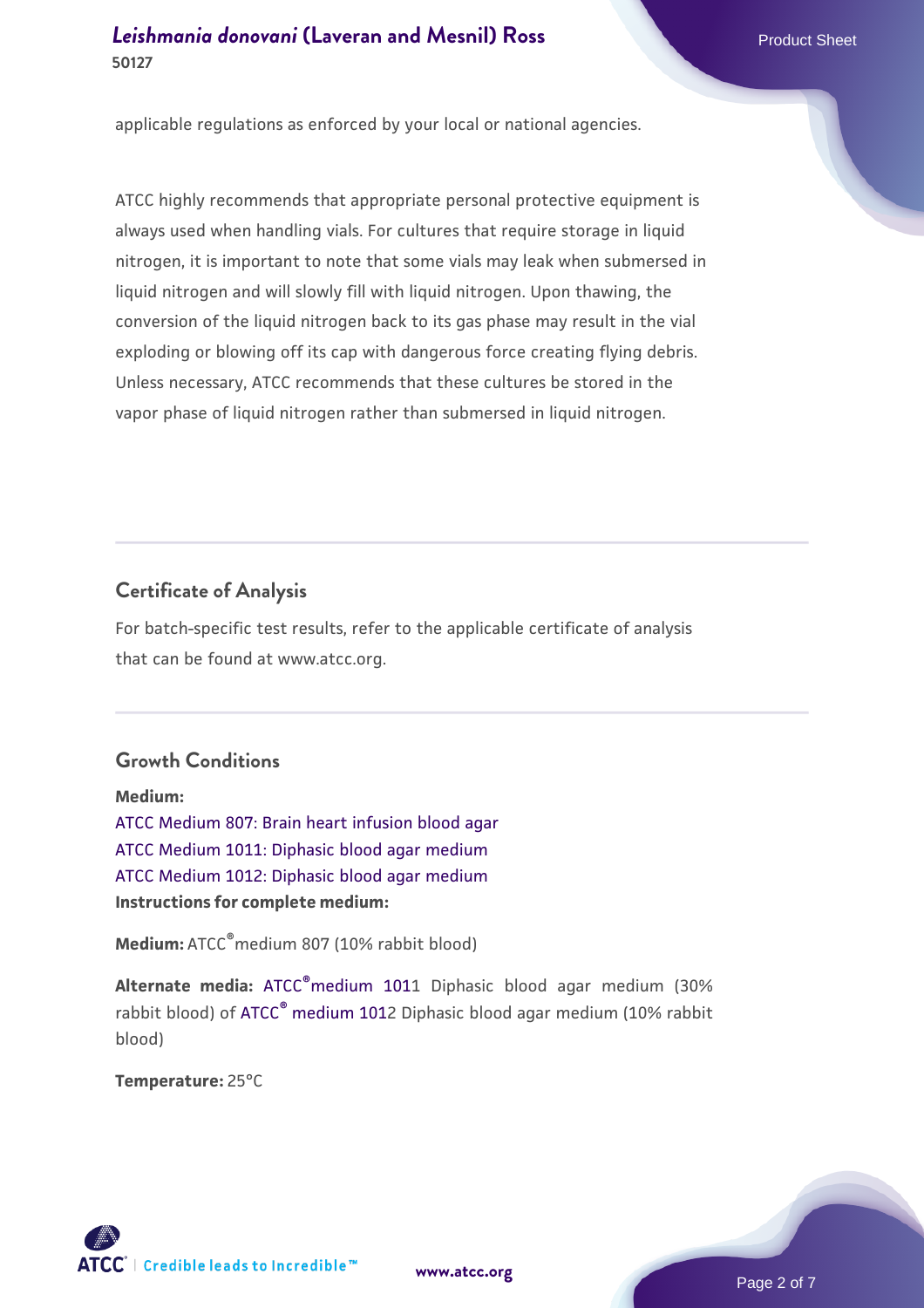**Culture system:** Axenic

#### **Handling Procedures**

#### **Storage and Culture Initiation**

Frozen ampules packed in dry ice should either be thawed immediately or stored in liquid nitrogen. If liquid nitrogen storage facilities are not available, frozen ampules may be stored at or below -70ºC for approximately one week. **Do not under any circumstance store frozen ampules at refrigerator freezer temperatures (generally -20°C).** Storage of frozen material at this temperature will result in the death of the culture.

- To thaw a frozen ampule, place in a 35ºC water bath, until thawed (2-3 1. min). Immerse the ampule just sufficient to cover the frozen material. Do not agitate the ampule.
- 2. Immediately after thawing, aseptically transfer contents to a screwcapped borosilicate test tube containing ATCC Medium 807. Incubate the tube vertically at 25ºC with the cap screwed on tightly.

#### **Culture maintenance:**

- When the culture has reached or is near peak density, invert tube 10 1. times and aseptically transfer a drop from a Pasteur pipette (0.05 ml) to another test tube containing fresh ATCC medium 807.
- 2. Incubate the culture vertically at 25°C with the cap screwed on tightly.
- 3. Transfer the culture every 3-4 days as described in step 1. The transfer interval will depend on the quantity of the inoculum and the quality of the medium. This should be empirically determined by examining the culture on a daily basis until the growth cycle has stabilized.

#### **Cryopreservation:**

- 1. Harvest cells from cultures that are at or near peak density. Aseptically transfer the broth overlay to a plastic centrifuge tube and adjust the concentration of cells to 2 x 107/ml in fresh medium (broth overlay). If necessary, cells may be concentrated by centrifugation at 800 x g for 5 min.
- 2. Prepare a 10% (v/v) solution of sterile DMSO in fresh medium (broth). Cool on ice.

 $\mathsf{ATCC}^{\dagger} \mid$  Credible leads to Incredible  $\mathbb{\mathbb{M}}$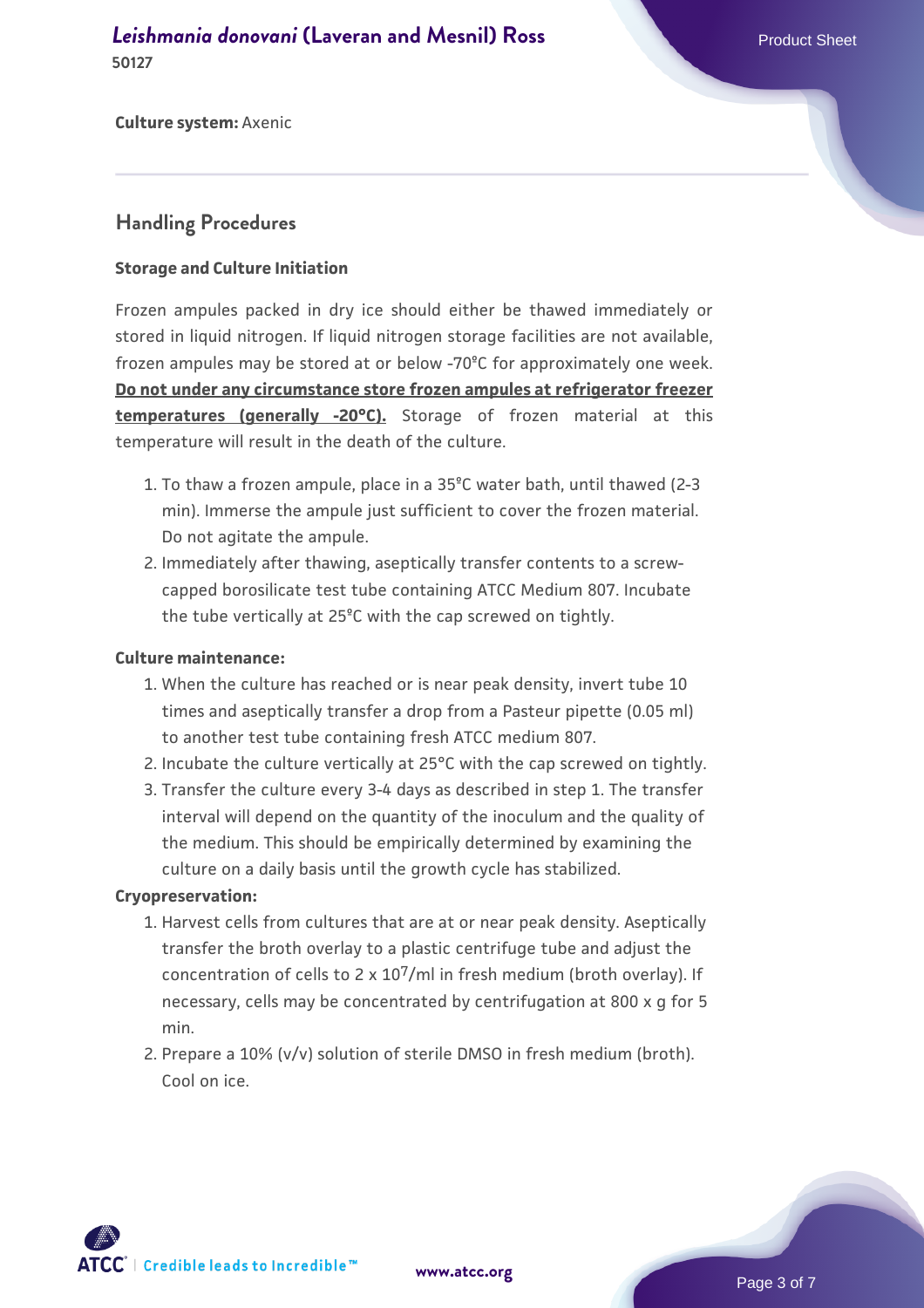- 3. Mix the cell preparation and the DMSO solution in equal portions. The final concentration will be  $10^7$  cells/ml and 5% (v/v) DMSO. The time from the mixing of the cell preparation and DMSO solution to the start of the freezing process should be no less than 15 min and no longer than 30 min.
- 4. Dispense in 0.5 ml aliquots into 1.0 2.0 ml sterile plastic screw-capped cryules (special plastic vials for cryopreservation).
- Place the vials in a controlled rate freezing unit. From room 5. temperature cool at -1°C/min to -40°C. If the freezing unit can compensate for the heat of fusion, maintain rate at -1°C/min through the heat of fusion. At -40°C plunge into liquid nitrogen. Alternatively, place the vials in a Nalgene 1°C freezing apparatus. Place the apparatus at -80°C for 1.5 to 2 hours and then plunge ampules into liquid nitrogen. (The cooling rate in this apparatus is approximately -1°C/min.)
- 6. The frozen preparations should be stored in either the vapor or liquid phase of a nitrogen refrigerator. Frozen preparations stored below - 130°C are stabile indefinitely. Those stored at temperatures above - 130°C are progressively less stabile as the storage temperature is elevated. Vials should not be stored above -70°C.
- To establish a culture from the frozen state place an ampule in a water 7. bath set at 35°C. Immerse the vial just to a level just above the surface of the frozen material. Do not agitate the vial.
- 8. Immediately after thawing, do not leave in the water bath, aseptically remove the contents of the ampule and inoculate a 16 x 125 mm screw-capped test tube containing ATCC medium 807.
- 9. Incubate the culture vertically at 25°C. Observe the culture daily and transfer when numerous trophozoites are observed.

# **Material Citation**

If use of this material results in a scientific publication, please cite the material in the following manner: *Leishmania donovani* (Laveran and Mesnil) Ross (ATCC 50127)

#### **References**

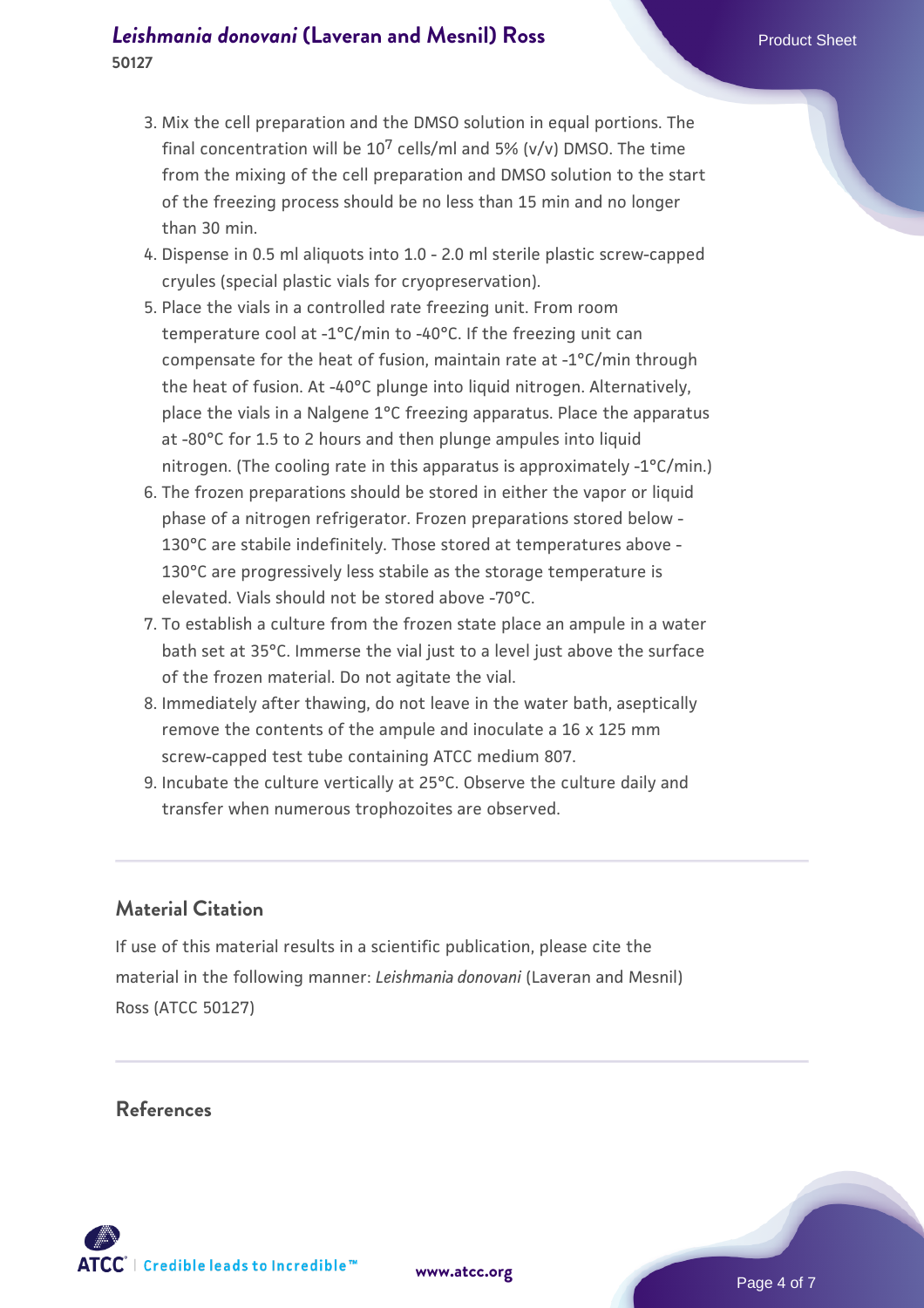References and other information relating to this material are available at www.atcc.org.

#### **Warranty**

The product is provided 'AS IS' and the viability of ATCC® products is warranted for 30 days from the date of shipment, provided that the customer has stored and handled the product according to the information included on the product information sheet, website, and Certificate of Analysis. For living cultures, ATCC lists the media formulation and reagents that have been found to be effective for the product. While other unspecified media and reagents may also produce satisfactory results, a change in the ATCC and/or depositor-recommended protocols may affect the recovery, growth, and/or function of the product. If an alternative medium formulation or reagent is used, the ATCC warranty for viability is no longer valid. Except as expressly set forth herein, no other warranties of any kind are provided, express or implied, including, but not limited to, any implied warranties of merchantability, fitness for a particular purpose, manufacture according to cGMP standards, typicality, safety, accuracy, and/or noninfringement.

#### **Disclaimers**

This product is intended for laboratory research use only. It is not intended for any animal or human therapeutic use, any human or animal consumption, or any diagnostic use. Any proposed commercial use is prohibited without a license from ATCC.

While ATCC uses reasonable efforts to include accurate and up-to-date information on this product sheet, ATCC makes no warranties or representations as to its accuracy. Citations from scientific literature and patents are provided for informational purposes only. ATCC does not warrant



**[www.atcc.org](http://www.atcc.org)**

Page 5 of 7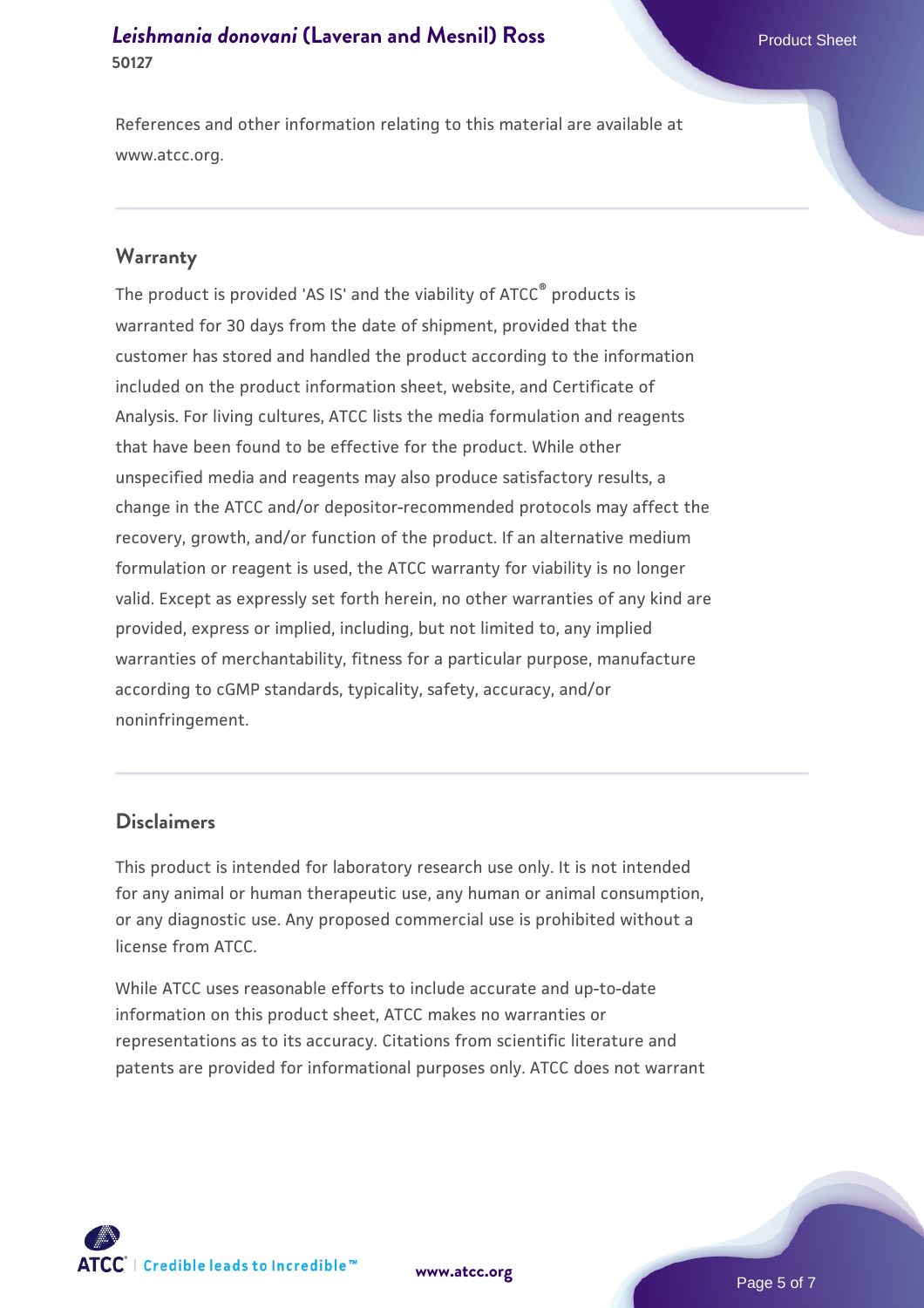that such information has been confirmed to be accurate or complete and the customer bears the sole responsibility of confirming the accuracy and completeness of any such information.

This product is sent on the condition that the customer is responsible for and assumes all risk and responsibility in connection with the receipt, handling, storage, disposal, and use of the ATCC product including without limitation taking all appropriate safety and handling precautions to minimize health or environmental risk. As a condition of receiving the material, the customer agrees that any activity undertaken with the ATCC product and any progeny or modifications will be conducted in compliance with all applicable laws, regulations, and guidelines. This product is provided 'AS IS' with no representations or warranties whatsoever except as expressly set forth herein and in no event shall ATCC, its parents, subsidiaries, directors, officers, agents, employees, assigns, successors, and affiliates be liable for indirect, special, incidental, or consequential damages of any kind in connection with or arising out of the customer's use of the product. While reasonable effort is made to ensure authenticity and reliability of materials on deposit, ATCC is not liable for damages arising from the misidentification or misrepresentation of such materials.

Please see the material transfer agreement (MTA) for further details regarding the use of this product. The MTA is available at www.atcc.org.

# **Copyright and Trademark Information**

© ATCC 2021. All rights reserved. ATCC is a registered trademark of the American Type Culture Collection.

## **Revision**

This information on this document was last updated on 2021-05-19

## **Contact Information**



**[www.atcc.org](http://www.atcc.org)**